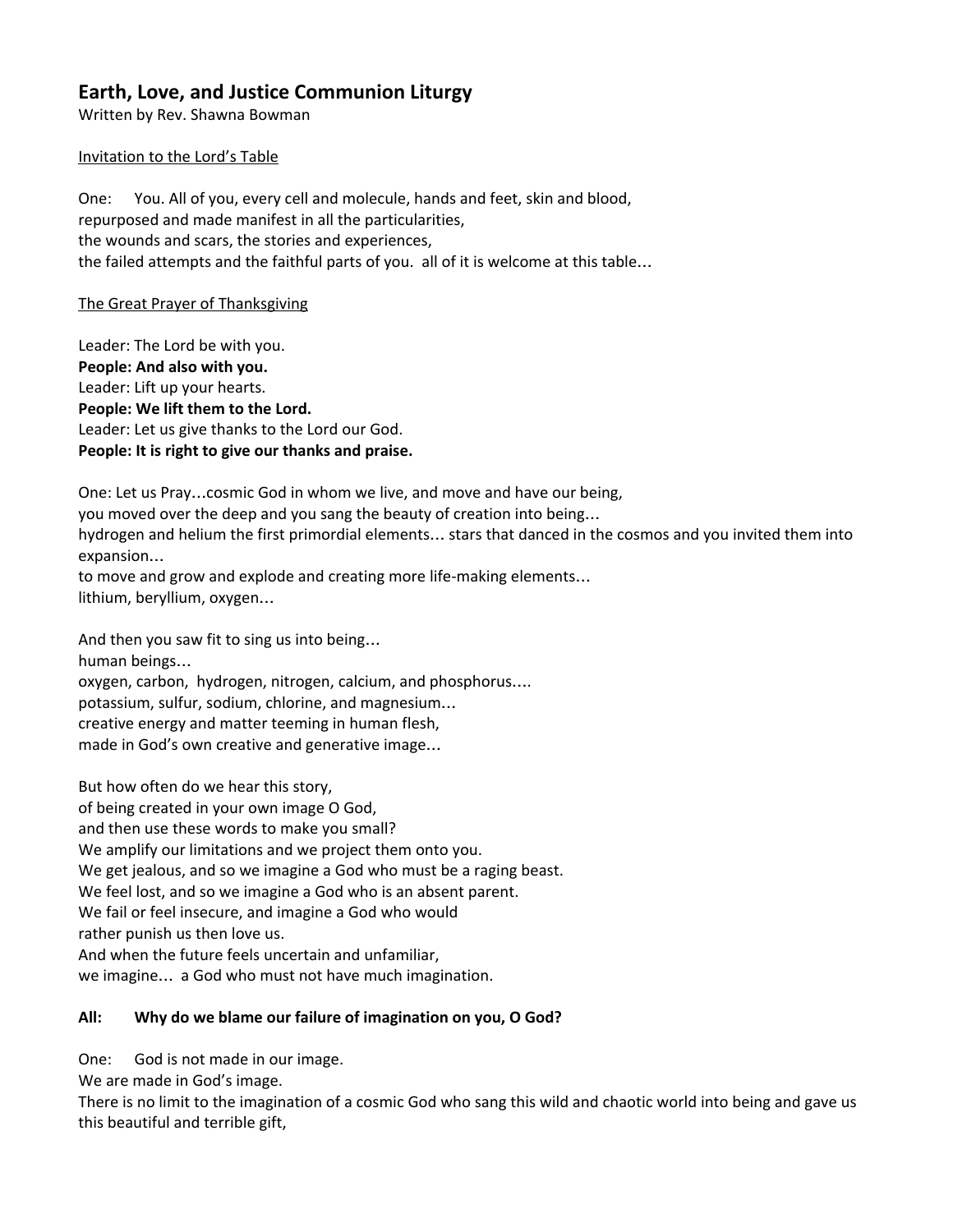the power to live and move and create.

It's hard to imagine the power we have, the raw energy we wield,

and yet we do wield it,

sometimes we grow and build and create marvelous and beautiful things,

like rich and colorful cultures,

bright and green gardens, breath-taking works of art, tiny,

vulnerable human beings and clever tools.

And sometimes we wield the power of creation like a child with a book of matches.

We build beyond our capacity to sustain, we compete, rather than collaborate.

We subvert the power of creation – using it serve ourselves and against one another,

to hoard power and oppress others, to make weapons of war,

to build tall walls to create deadly borderlands and barbed wire fences

to contain God's creation rather than setting it free.

So much of God gets lost when we act as if God is made in the image of our limitations, but here is something true and beautiful: the primordial substance of God's creation? It cannot be reduced to nothing… it cannot be erased or destroyed… it can be broken, desecrated, changed forever… it can also be converted, transmitted and even liberated … yes… but never destroyed.

## **All: Remind us of your infinite abundance, O God.**

One: And so here we are, each containing the elements of creation and the capacity to restore, and regenerate and to re-member…

Though we are scattered, at this table we are together, and we are all invited to this feast.

Hear us now as we combine our energy to pray using the words Jesus taught us…

### Lord's Prayer

Our Father, who art in heaven, hallowed be thy name. Thy kingdom come, thy will be done, on earth as it is in heaven. Give us this day our daily bread; and forgive us our debts, as we forgive our debtors; and lead us not into temptation, but deliver us from evil. For thine is the kingdom and the power and the glory, forever. Amen. . . .

## Words of Institution

One: On the last night of his life, Jesus gathered with his people and shared a meal.

Amidst the chaos of the world, the room where Jesus and the disciples sat was calm, filled with the smells of good food and laughter shared among chosen family.

It was in this setting, among the scrappy group of folks who'd said yes to the invitation to follow him, that Jesus leaned into the vulnerable space and asked to be remembered.